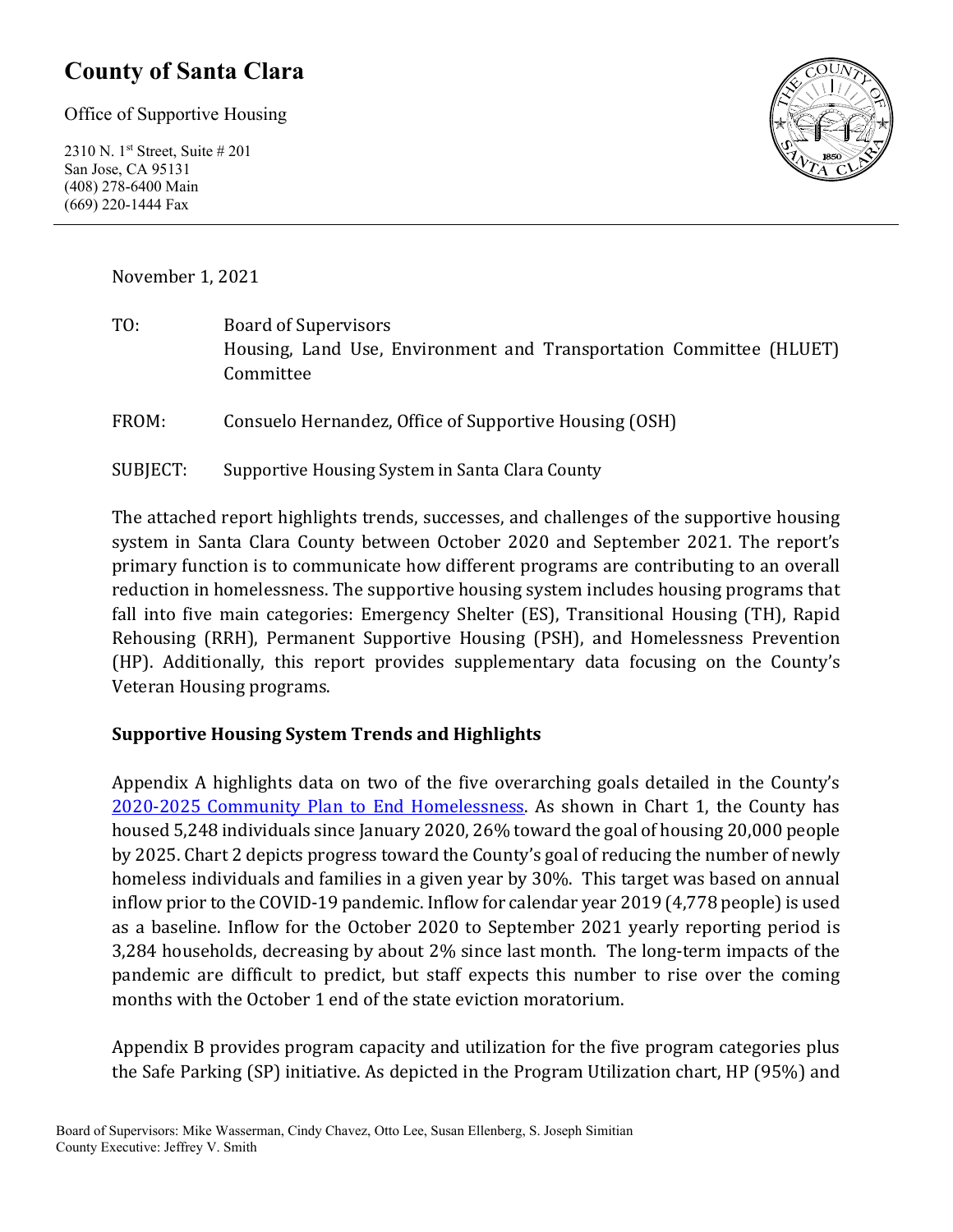PSH (93%) are currently the most utilized programs as it relates to capacity for this reporting period.

Appendix C illustrates key system performance measures, benchmarks for which are determined in coordination with community partners on an annual basis. A couple of highlights for the reporting period are provided below.

- Chart 2 provides data on exits to permanent housing destinations by housing type and period. Exits to permanent housing from RRH remained steady at 80% for the current study period, exceeding the 75% benchmark. Thirty percent of households exiting ES programs moved on to permanent housing, meeting the County's 30% performance goal.
- Chart 3 in Appendix C illustrates that PSH retention remains high at 97.5% for the current reporting period, exceeding the system-wide 95% benchmark.

Appendix D presents data on housing placements and inflow by project type and month. The upper chart indicates the number of households that moved to permanent housing (housing placements), compared to the number of households completing their first assessment (inflow). The inflow is stratified by level of housing intervention – minimal, RRH, or PSH. The lower chart breaks down the housing placements by the type of project from which the household was receiving assistance. Inflow and placements held steady for September 2021, with inflow at 242 households and 179 households placed.

#### **Veterans Housing Programs**

Appendices E, F, and G include data related to veterans served in the County's homelessness system. The County, in collaboration with the City of San José, the Housing Authority, and Destination: Home, initiated the *All the Way Home* campaign in 2015. This collaboration continues to partner with the community's consortium of service providers with the aim of ending veteran homelessness. Veterans are housed using a variety of supports and initiatives, including landlord incentives and federal programs such as the Veteran Affairs Supportive Housing Program (VASH) and the Supportive Services for Veterans and Families (SSVF) program.

Highlights from the County's efforts to end homelessness for veterans include the following:

• As illustrated in Chart 1 of Appendix E, since November 2015, 2,201 veterans in Santa Clara County moved from homelessness to housing. Just over half of veterans who were housed received assistance from the VASH program, and more than 20% were supported via the SSVF program.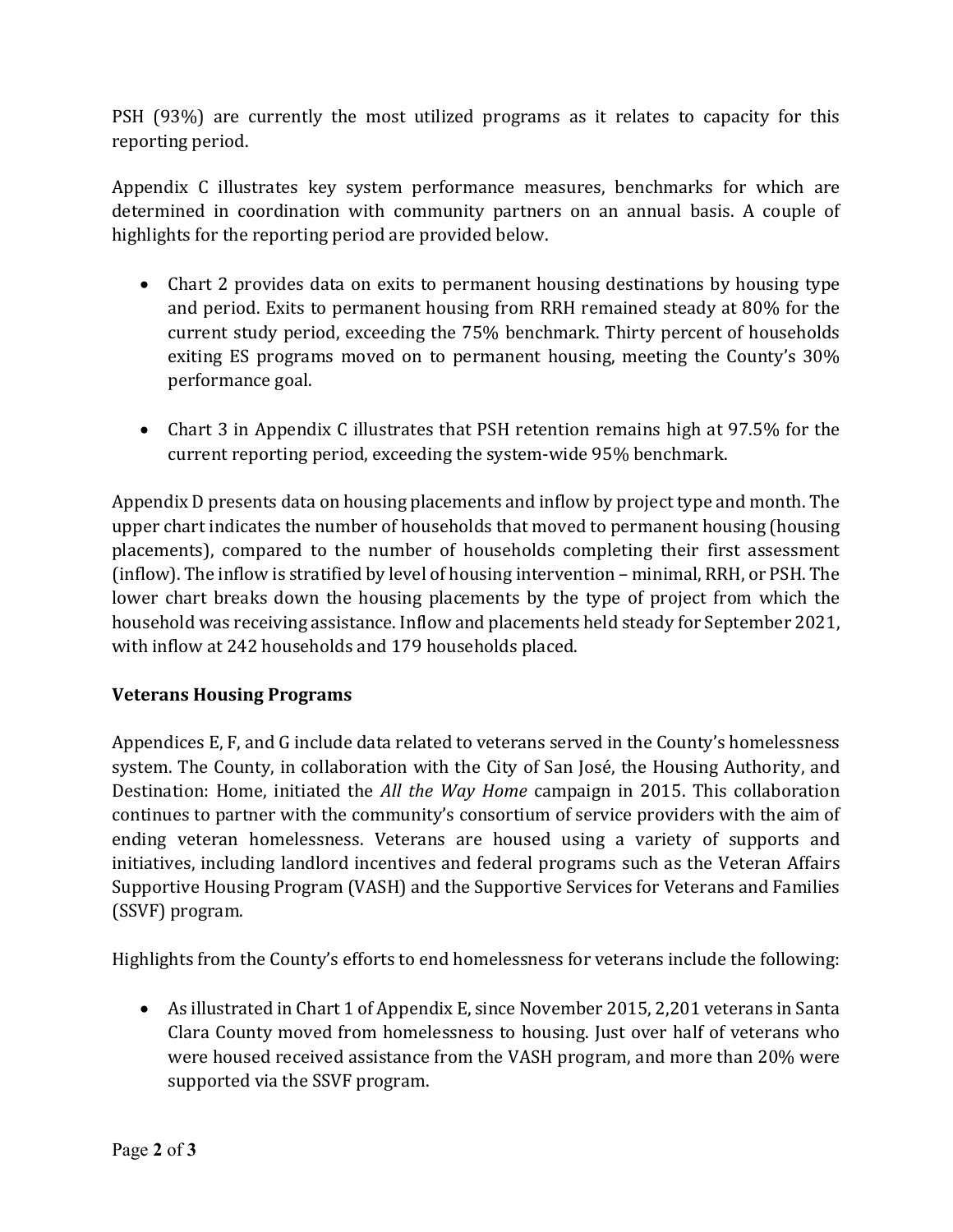- Chart 2 in Appendix E indicates that overall, veterans exited homeless programs into permanent housing at higher rates than the system-wide population (55% versus 39%, respectively). This may be due to more housing resources in the County being available to the homeless veteran population per capita when compared to the homeless population as a whole.
- Appendix F shows that the number of veterans placed into permanent housing consistently exceeds the number of homeless veterans seeking assistance for the first time. In the last 12 months, 163 veterans (an average of 14 per month) have sought housing assistance for the first time. During the same period, 278 veterans (an average of 23 per month) have been placed in permanent housing. This trend reflects the County's continuing robust efforts to end veteran homelessness.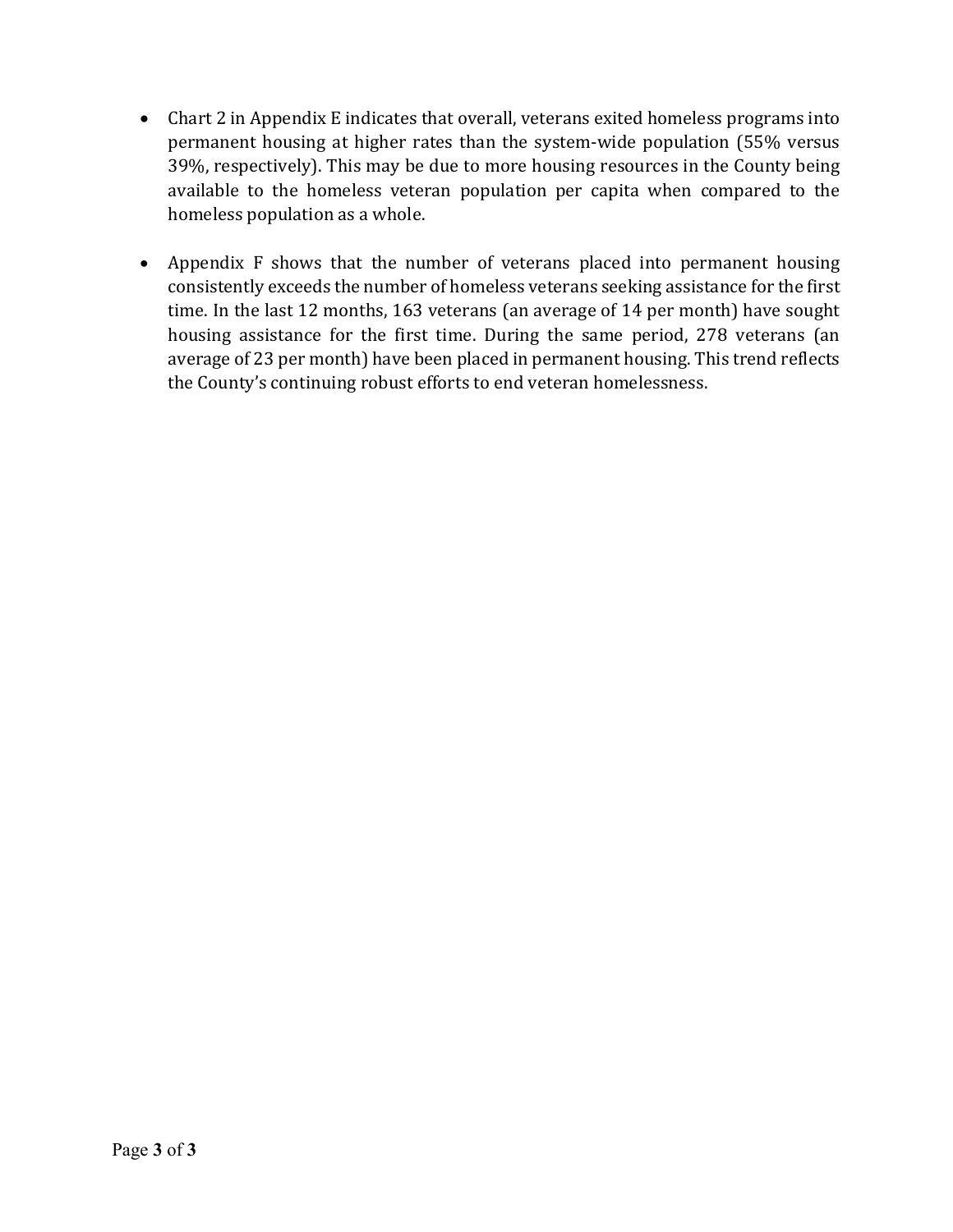

#### **The 2020-2025 Community Plan to End Homelessness**

The county-wide plan is our roadmap for ending homelessness in Santa Clara County. The 2020-2025 plan sets aggressive targets designed to reverse the current growth in homelessness and bring us one step closer to our collective goal of eliminating homelessness in our community. Appendix A will highlight specific goals related to this plan.

#### Appendix A: Community Plan Goals **Santa Clara County Continuum of Care** 1 2 **Goal: Housing 20,000 People by 2025** Office of Supportive Housing **20,000** Housing Supportive Housing System 26% to Placements **5,248** goal Dashboard since Jan 2020 October 1, 2020 – September 30, 2021 **14,752**



# Appendix B: Capacity and Utilization as of 9/30/2021



• Utilization: PSH, RRH are point-in-time utilization on September 30, 2021. TH and ES data reflects utilization for the month of September, and SP and HP utilization are based on the last 12 months

• Program utilization is based on households enrolled in programs that are tracked in HMIS.

• PSH programs that are not tracked in the Homeless Management Information System (HMIS) include HUD Veterans Affairs Supportive Housing (VASH), consisting of 1,222 units, and other programs which comprise 67 units. PSH capacity includes 73 units which are Permanent Housing with services (no disability required).

• For Safe Parking programs, one parking space is the equivalent of one unit of capacity with an estimated 2.5 individuals per vehicle.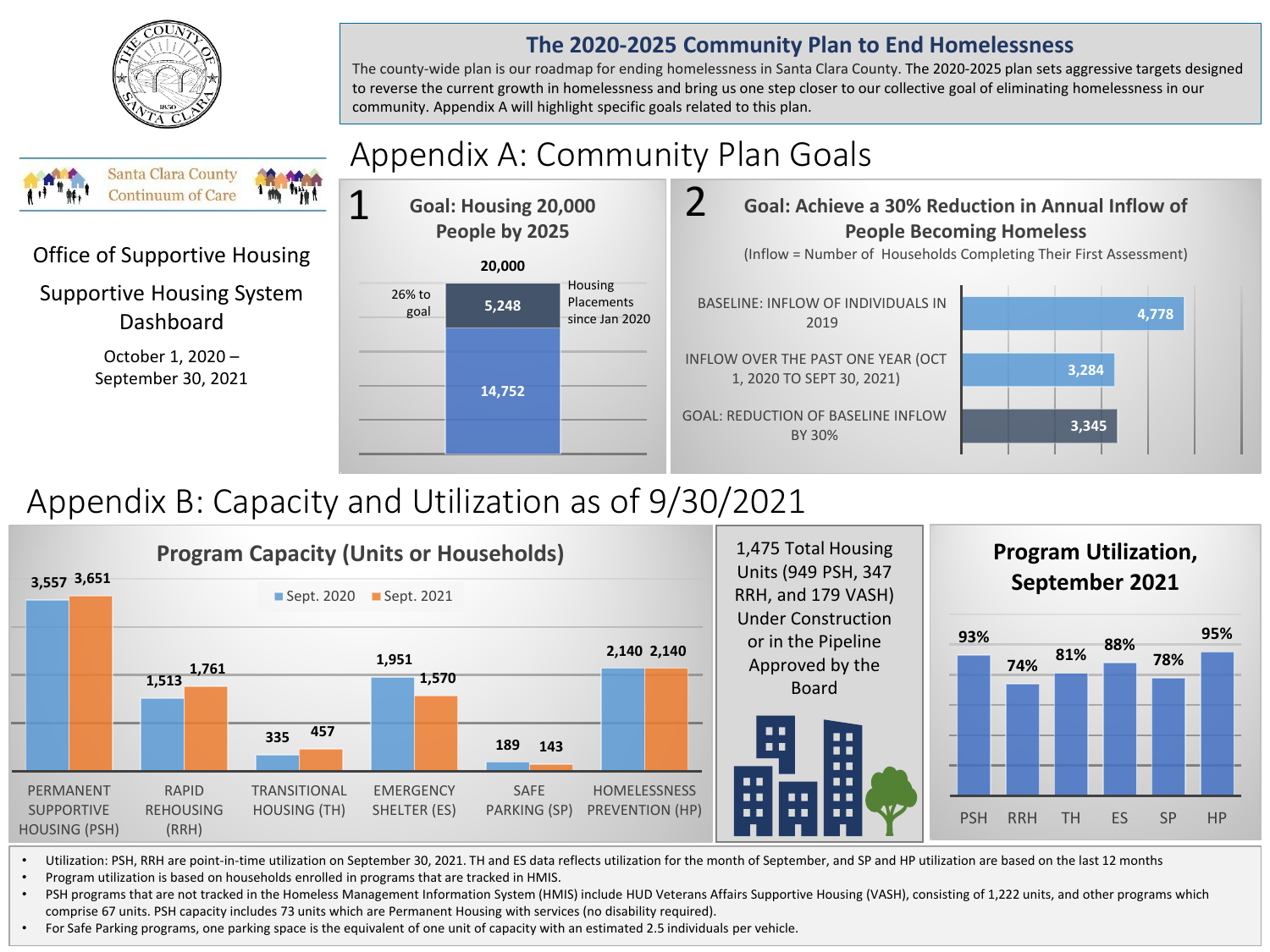# Appendix C: System Performance Measures



- *Enrollments into ES, SH, TH, or PH Programs*
- *System Entries: People Experiencing Homelessness for the First Time\**
- \* "First Time" per HUD = no enrollments in ES, SH, TH or PH in the previous 24 months



1

### **Permanent Housing Retention**

*Percentage of People in Permanent Housing Programs (excluding Rapid Rehousing) Retaining Housing during the Reporting Year (Benchmark = 95%)*





### **Returns to Homelessness**

4

*After exiting to Permanent Housing Destinations, the Percentage of People who Return to Homelessness (N = Exits to PH between 2/2018 to 1/2019)*

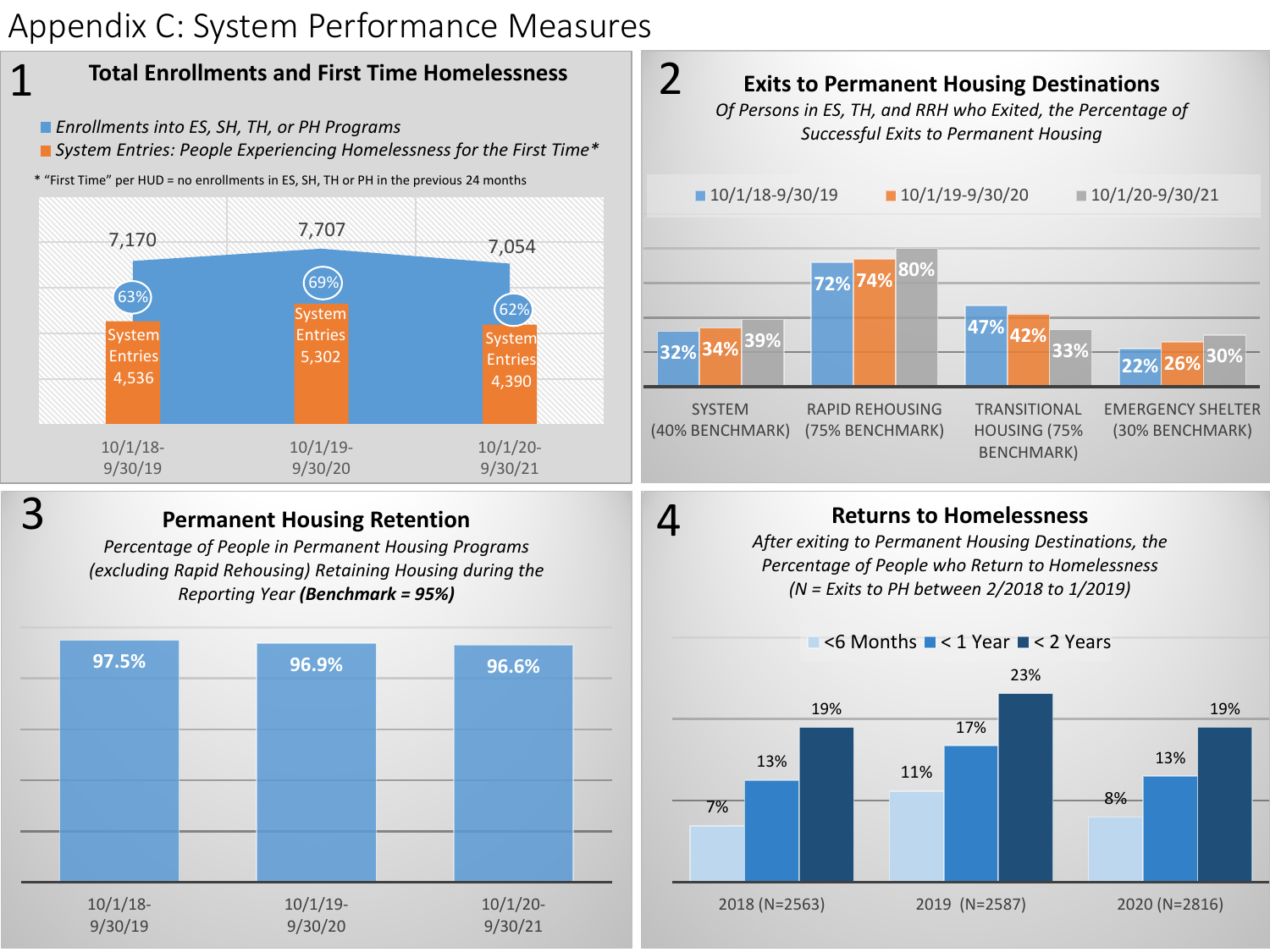# Appendix D: Housing Placements and Inflow by Month

### **Monthly Housing Placements vs. Homeless Inflow**



#### **Monthly Housing Placements from Project Types**

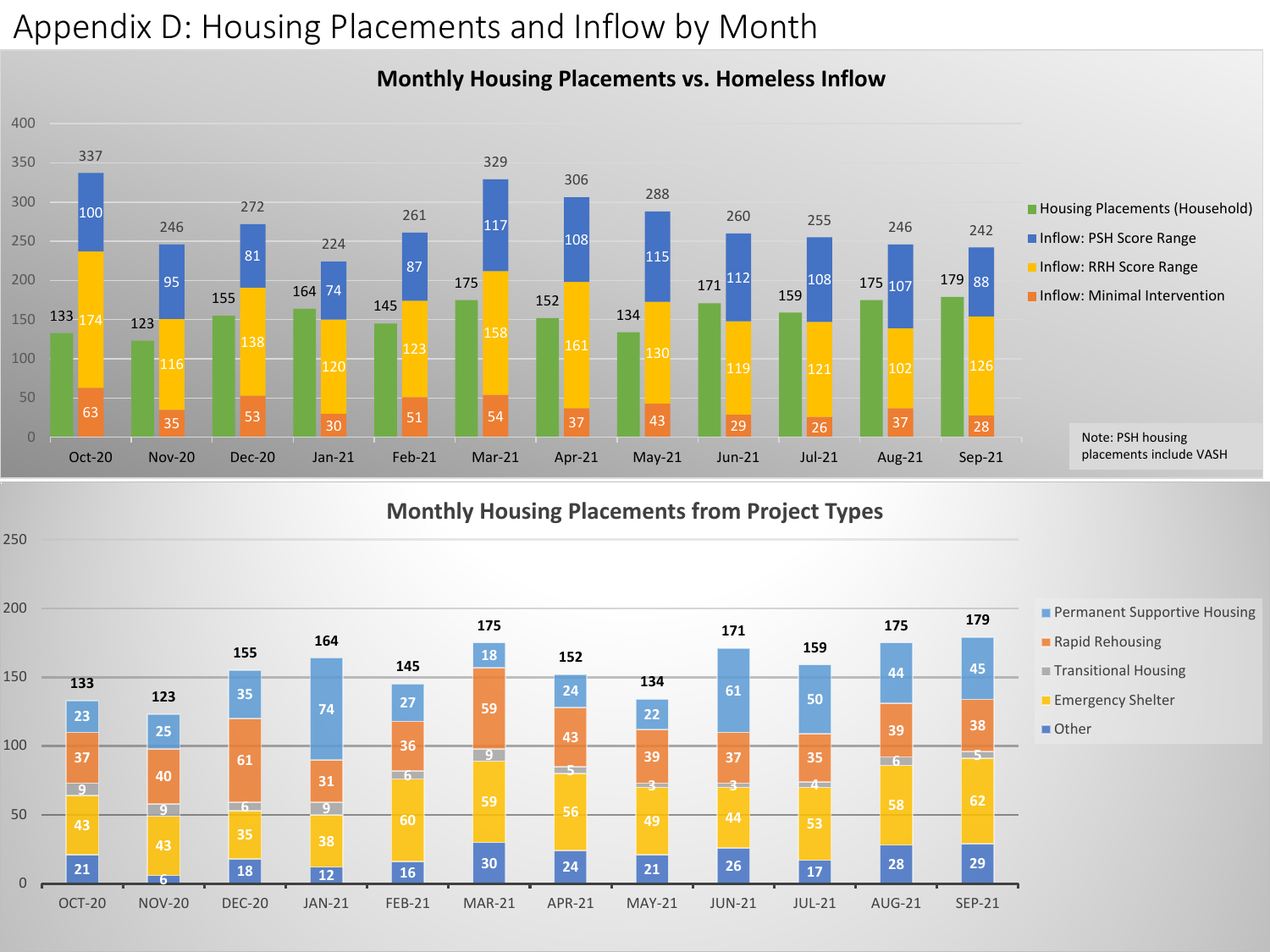# Appendix E: Veteran Capacity, Enrollments, Exits and Returns to Homelessness

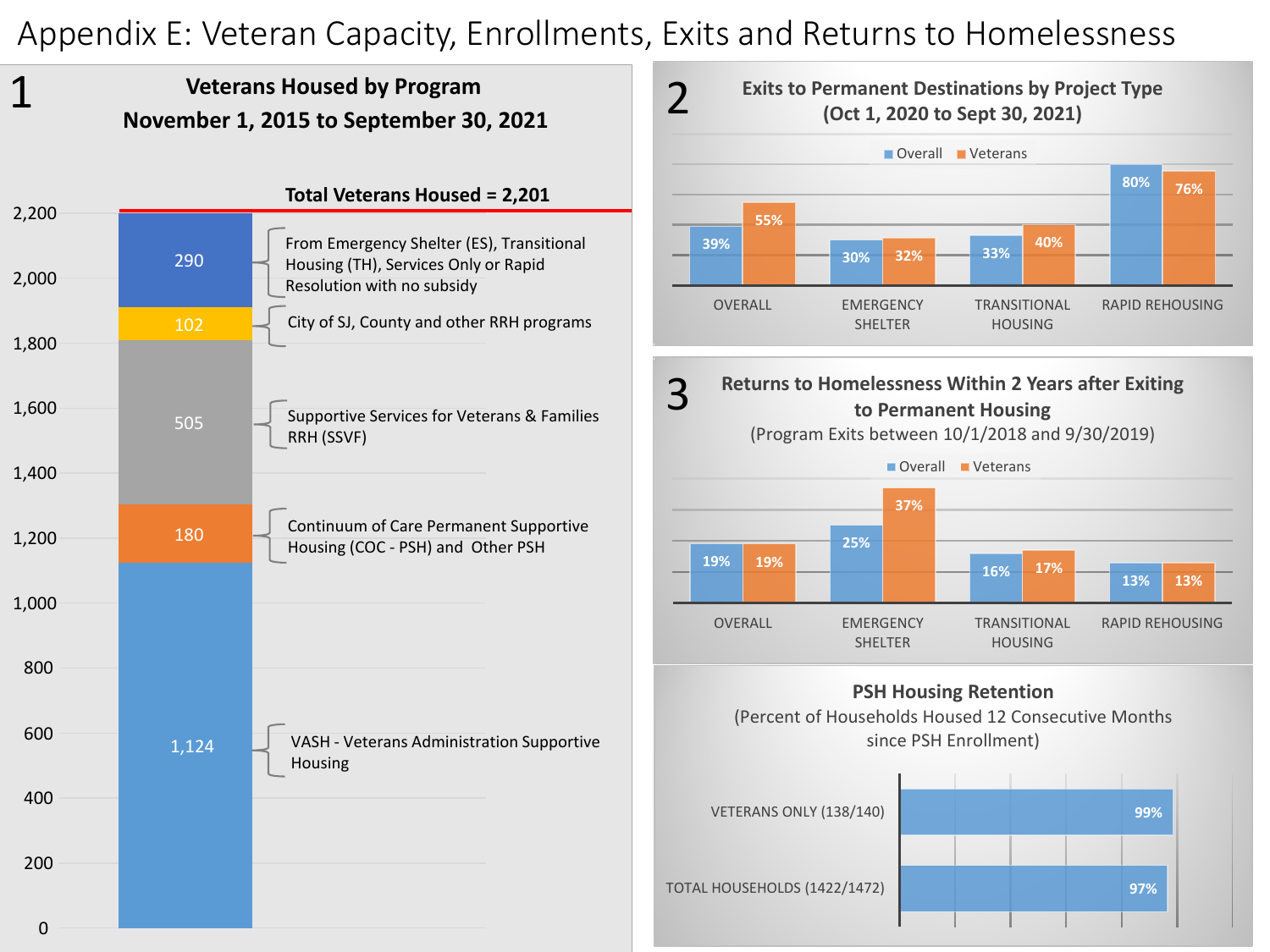# Appendix F: Veteran Inflow, Housing Placement, and Veterans on the Community Queue



#### **Monthly Housing Placements vs. Homeless Inflow (First-Time VI-SPDAT Assessment)**

# Characteristics of 253 Homeless Veterans Currently on the Community Queue